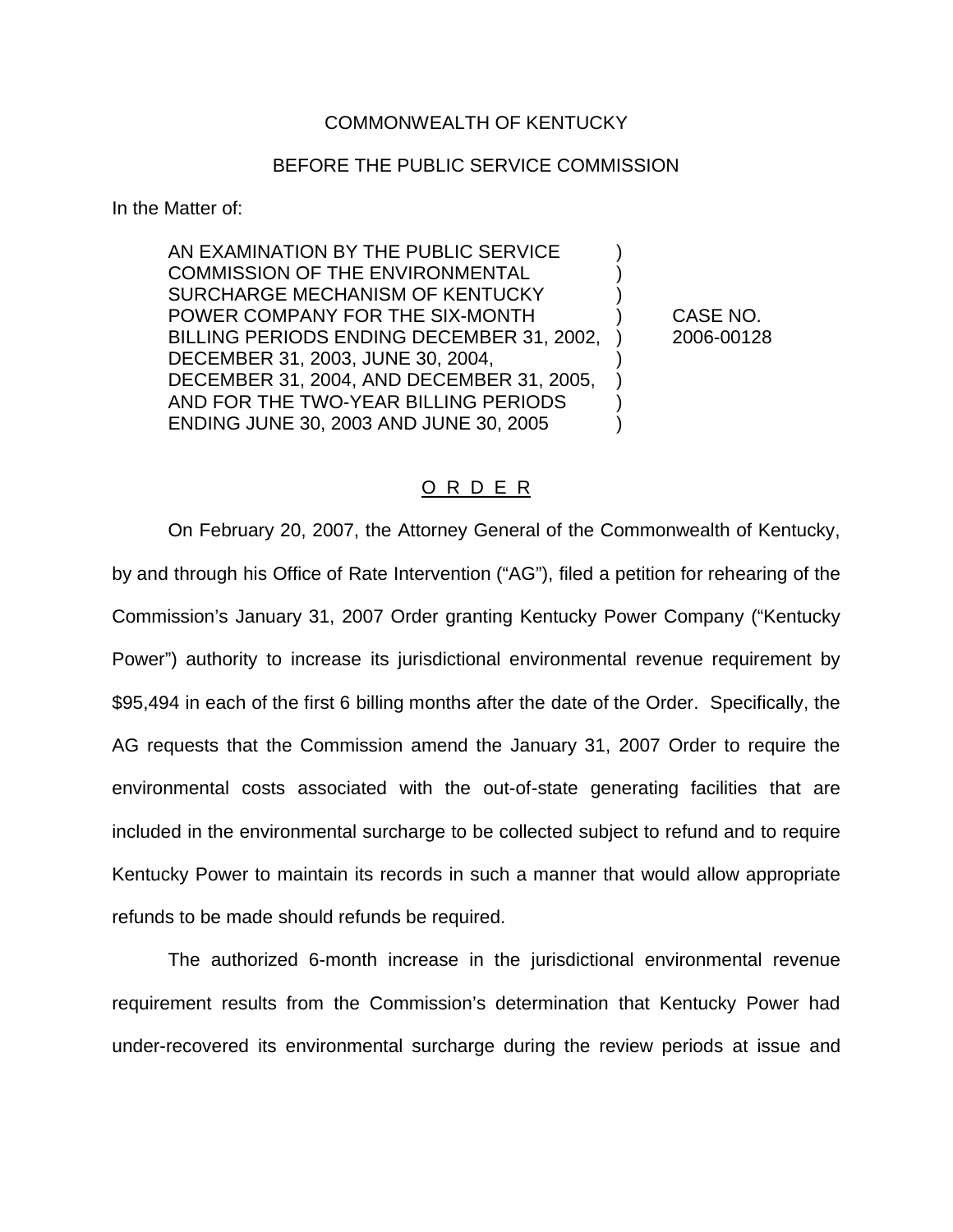during the seven expense months subsequent to the review periods.<sup>1</sup> A portion of that under-recovery included costs associated with out-of-state generating facilities. In Case No. 2005-00068,<sup>2</sup> the Commission approved Kentucky Power's request to amend its environmental compliance plan and its environmental surcharge mechanism to permit the recovery of certain environmental costs associated with out-of-state generating facilities. The AG and the Kentucky Industrial Utility Customers, Inc. ("KIUC") appealed the Commission's decision in that case to the Franklin Circuit Court, arguing that it was inappropriate to include the environmental costs associated with the out-of-state generating facilities in Kentucky Power's environmental surcharge. On October 30, 2006, the Franklin Circuit Court upheld the Commission's decision holding that costs related to the out-of-state generating facilities did qualify for environmental surcharge recovery pursuant to KRS 278.183. The AG and KIUC have appealed the Franklin Circuit Court decision to the Kentucky Court of Appeals.

On March 6, 2007, Kentucky Power filed its response in opposition to the AG's petition for rehearing and put forth two arguments in support of its opposition. First, Kentucky Power argues that since the AG did not raise the issue of making the surcharge collections subject to refund during the processing of the review case, he is prohibited by KRS 278.400 from raising the issue on rehearing. Second, Kentucky Power contends that the AG is asking the Commission to presume the September 7,

 $<sup>1</sup>$  January 31, 2007 Order at 4-5.</sup>

 $2$  Case No. 2005-00068, Application of Kentucky Power Company for Approval of an Amended Compliance Plan for Purposes of Recovering Additional Costs of Pollution Control Facilities and to Amend Its Environmental Cost Recovery Surcharge Tariff, final Order dated September 7, 2005.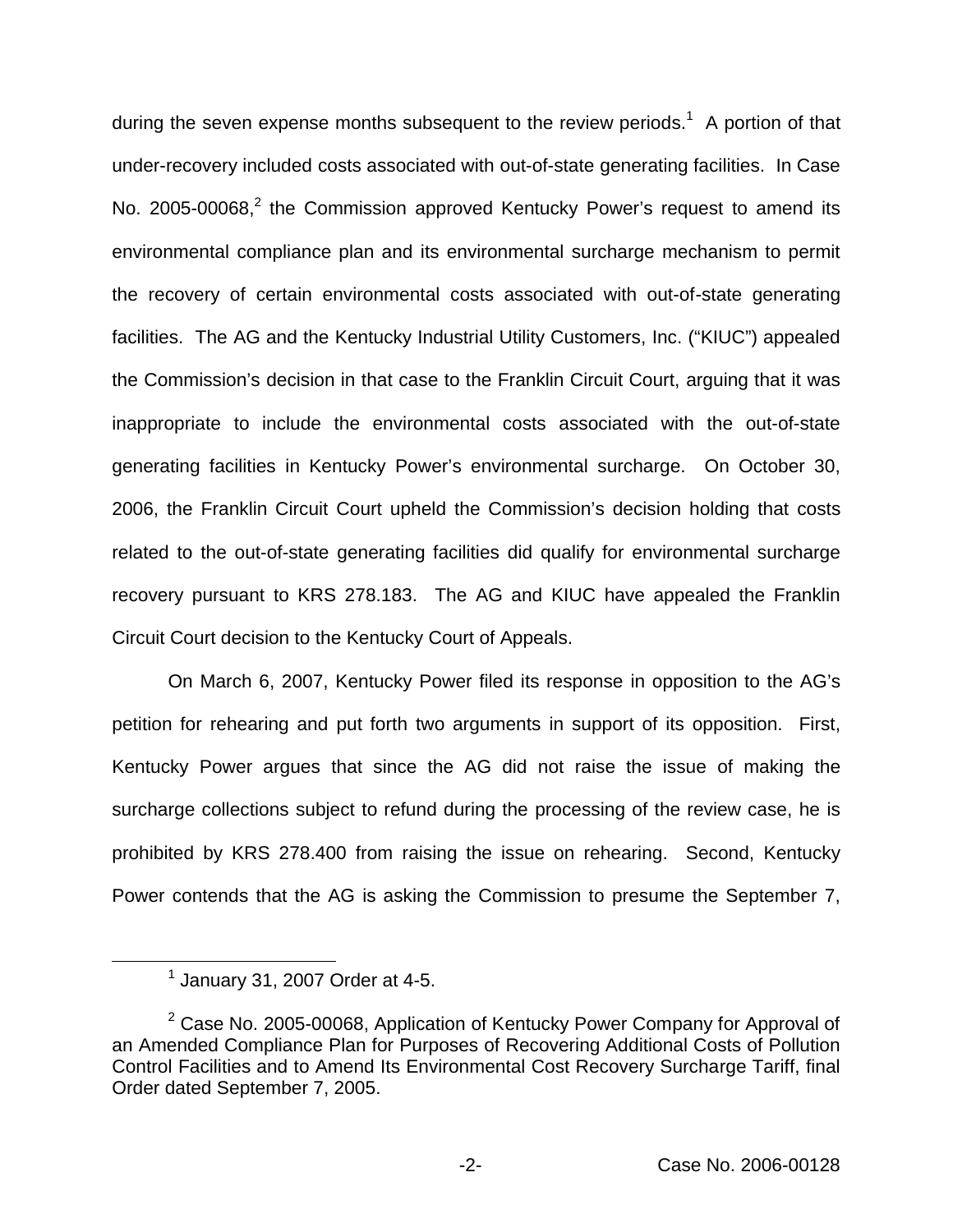2005 Order in Case No. 2005-00068 was improper and invalid. Kentucky Power states that the Commission's Orders are presumed valid and continue in full force unless and until modified or vacated by a court of competent jurisdiction. Kentucky Power argues that if the AG believes the environmental costs in question should be collected subject to refund, then the AG should appeal the January 31, 2007 Order and ask for relief from the Franklin Circuit Court. Kentucky Power notes that if the Commission's January 31, 2007 decision is reversed, then the refund question can be addressed by the parties. Kentucky Power reasons that until that time, the AG's request is premature and it is improper to utilize the provisions of KRS 278.400 to plan for a contingency that may never occur.

In previous cases where an issue has been appealed and the outcome of that appeal is not known at the time the Commission is required to enter another Order addressing that same issue, the Commission has found that public policy requires the Commission to recognize the uncertainties surrounding that issue. Under those circumstances, the Commission has found it reasonable to require that the revenues associated with the disputed issue be collected subject to refund. $3$  Kentucky Power has failed to persuade the Commission that similar treatment is not justified in this case.

Therefore, the Commission finds that the AG's request for rehearing should be granted and the environmental surcharge collections authorized in the January 31, 2007

<sup>&</sup>lt;sup>3</sup> See Case No. 2002-00107, An Adjustment of Rider AMRP of The Union Light, Heat and Power Company, final Order dated August 30, 2002 and rehearing Order dated October 7, 2002; Case No. 2003-00103, An Adjustment of Rider AMRP of The Union Light, Heat and Power Company, final Order dated August 25, 2003; and Case No. 2004-00098, An Adjustment of Rider AMRP of The Union Light, Heat and Power Company, final Order dated August 24, 2004.